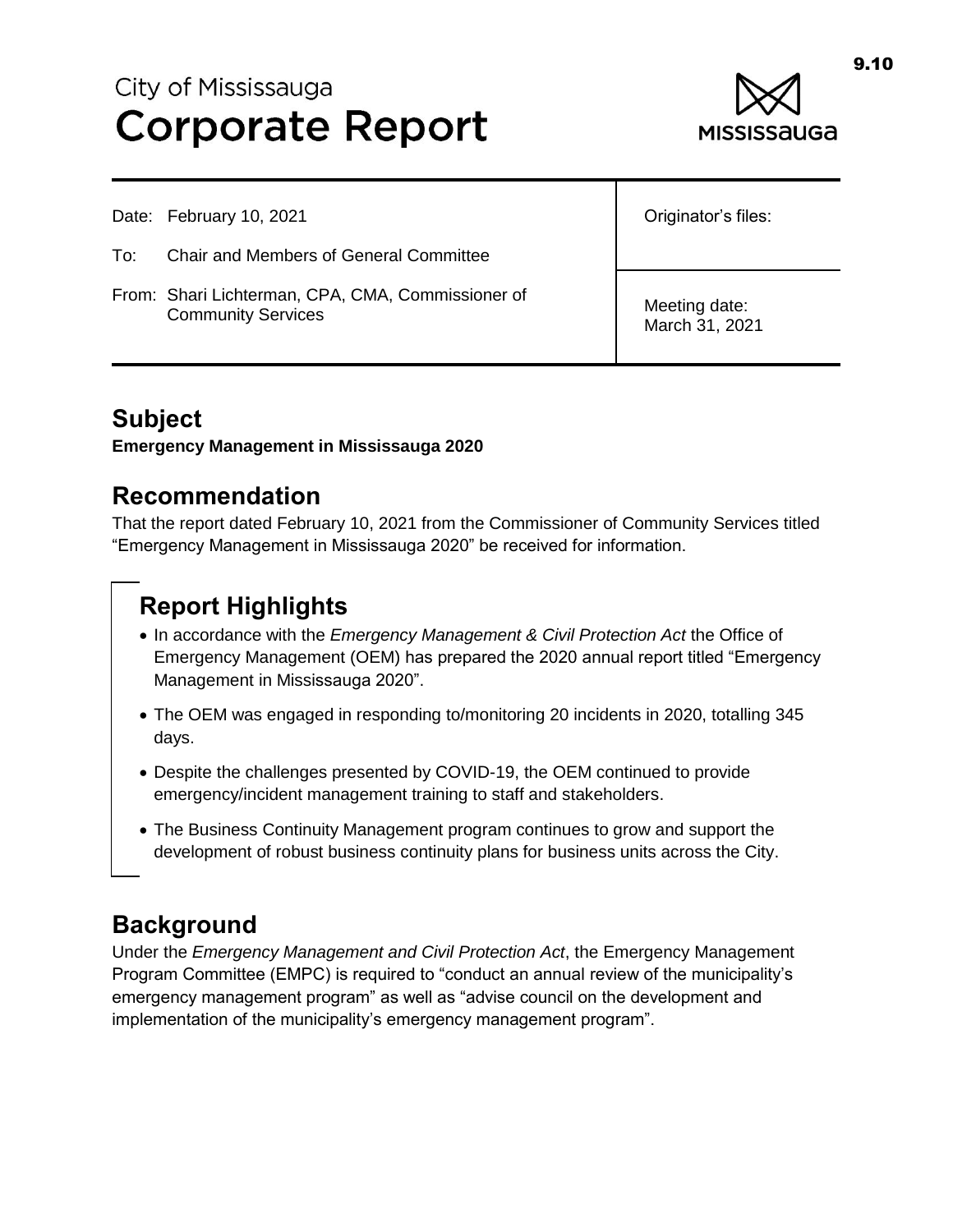9.10

## **Comments**

The attached report (Appendix 1) provides an overview of the City's emergency management program, including the details pertaining to:

- 1. The structure of the Office of Emergency Management;
- 2. Response activities and activations;
- 3. Compliance requirements and approach;
- 4. Business continuity management development and implementation;
- 5. Public education and engagement; and
- 6. The action plan for 2021.

The Office of Emergency Management has four activation levels: Routine Monitoring, Enhanced Monitoring, Partial Activation, and Full Activation. For 2020 there were:

- Routine Monitoring: 20 days.
- Enhanced Monitoring: 268 days (17 incidents).
- Partial Activation: 5 days (2 incidents).
- Full Activation: 72 days (1 incident).

Another area within the OEM's mandate is the development and delivery of emergency/incident management training for City staff and our partner organizations. Last year (2020) was a challenging year for the delivery of emergency/incident management training due to the COVID-19 response and the restrictions that were in place for gatherings that prevented large training sessions from being held. For 2020 OEM trained:

- Introduction to DisasterLAN: 8 participants.
- Incident Management System (Levels 100, 200 & 300): 49 participants.
- Annual OFMEM Mandated Compliance Training: 44 participants.

To ensure the City is prepared for potential business disruptions, the OEM continues to develop a robust Business Continuity Management (BCM) program. Since being established in 2016, the BCM program has grown department-by-department each year and has supported the implementation of business continuity programs and plans within the Corporate Services, Transportation & Works, and Planning & Building departments and Mississauga Fire & Emergency Services. In anticipation of the COVID-19 situation escalating in early 2020, the OEM worked with business units from the remaining departments & divisions that did not have existing BCM programs to develop preliminary pandemic plans to support decision making in the event of business disruptions. While no one could have foreseen just how disruptive the pandemic would be to City operations, 68% of City services continued as normal, 20% experienced altered service delivery, and only 12% of services shut down during certain periods of public health restrictions.